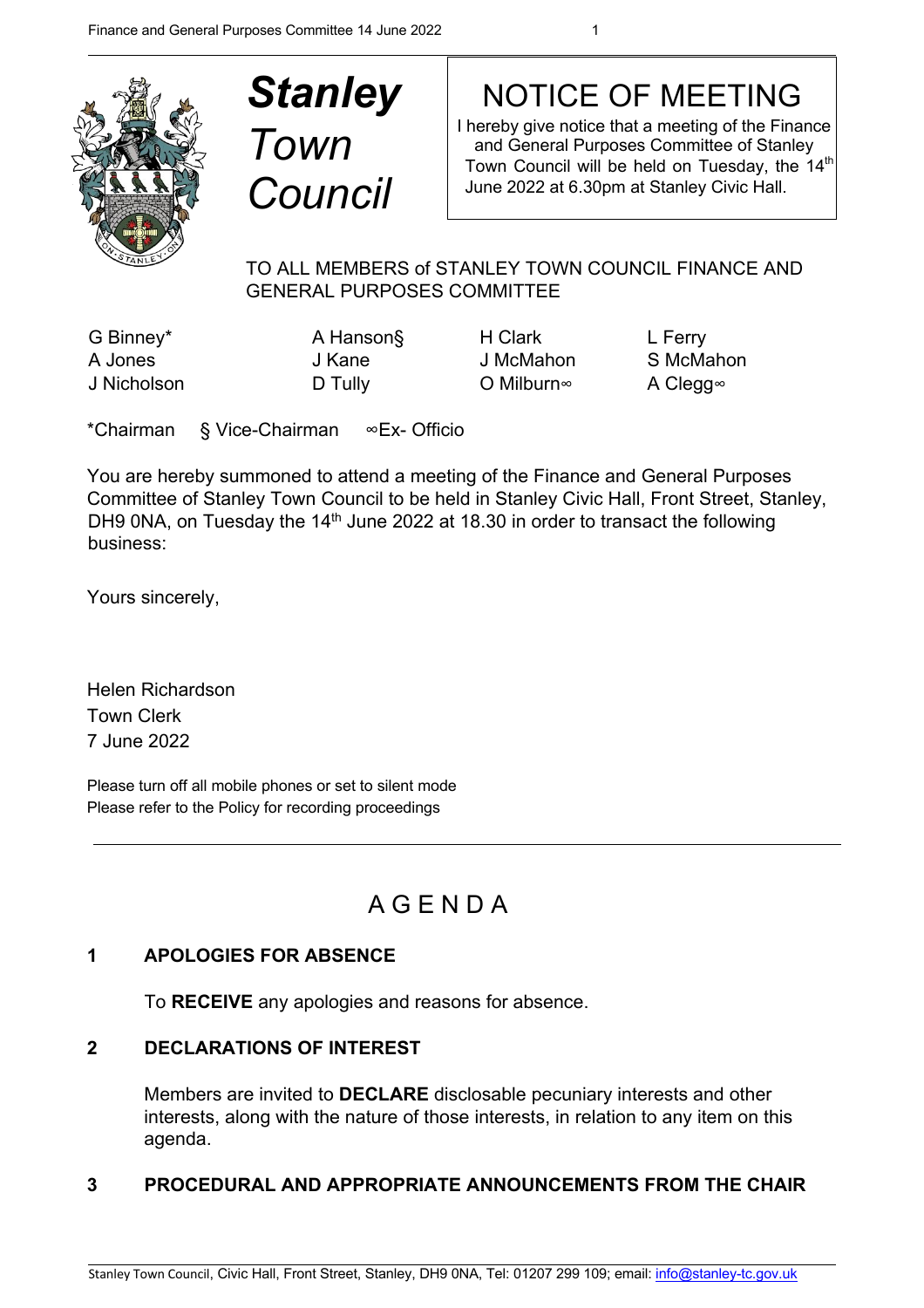To **RECEIVE** announcements from the Chair or Town Clerk.

## **4 PUBLIC PARTICIPATION**

An adjournment will be allowed at the direction of the Chairman to allow for public comment and response in relation to items on this agenda or to consider written questions from the public submitted in advance of the meeting (*Individuals will be permitted a maximum of three minutes each. Total time for this session is limited to fifteen minutes).*

## **5 CONFIRMATION OF MINUTES**

To **APPROVE** as a correct record and sign the minutes of the Finance and General Purposes Committee meetings held on

• 10 May 2022 **(ATTACHMENT A)**

## **6 ACCOUNTS FOR PAYMENT & BANK RECONCILIATION**

Statutory Basis: Accounts & Audit (England) Regulations 2011

April 2022

Schedule of Payments **(ATTACHMENT B)** Schedule of Receipts **(ATTACHMENT C)** Bank Reconciliation & Bank Balances **(ATTACHMENT D)** 

Committee is requested to **CONSIDER** the attached information and:

- (i) **APPROVE** the payment of accounts for April 2022, and,
- (ii) **NOTE** the Bank Reconciliation for April 2022.

## **7 ACTION LOG**

To **REVIEW** outstanding actions from previous meetings and to **NOTE** the current position.

## **8 TOWN COUNCILLOR ATTENDANCE AT MEETING REVIEW (ATTACHMENT E)**

To **REVIEW** and **DISCUSS** the meeting attendance register for 2021 - 2022 and make **RECOMMENDATION** to Full Council on the way forward.

## **9 EVENTS UPDATE**

To **RECEIVE** and **NOTE** the verbal update from the Clerk.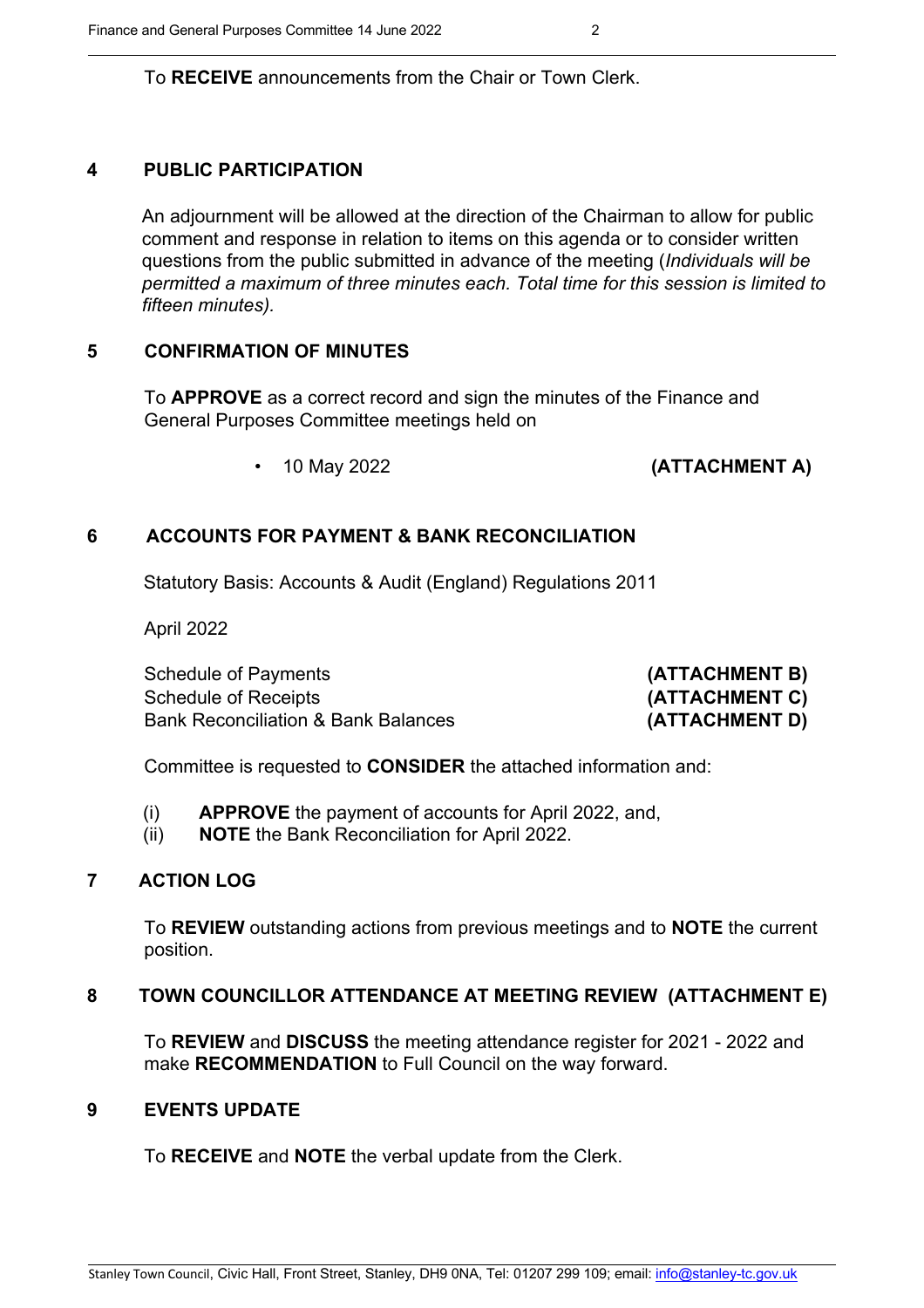#### **10 MEETING SCHEDULE AND COMMITTEE STRUCTURE**

To **RECEIVE** and **DISCUSS** the verbal update from the Clerk and make **RECOMMENDATION** to Full Council on the way forward.

#### **11 DATE, TIME AND VENUE OF NEXT MEETING**

Tuesday 12<sup>th</sup> July 2022, 6.30pm, Stanley Civic Hall.

*In accordance with the Public Bodies (Admission to Meetings) Act 1960, members of the public and press are welcome to attend the meeting. Members of the public will only be permitted to speak at the beginning of the meeting during Public Participation.*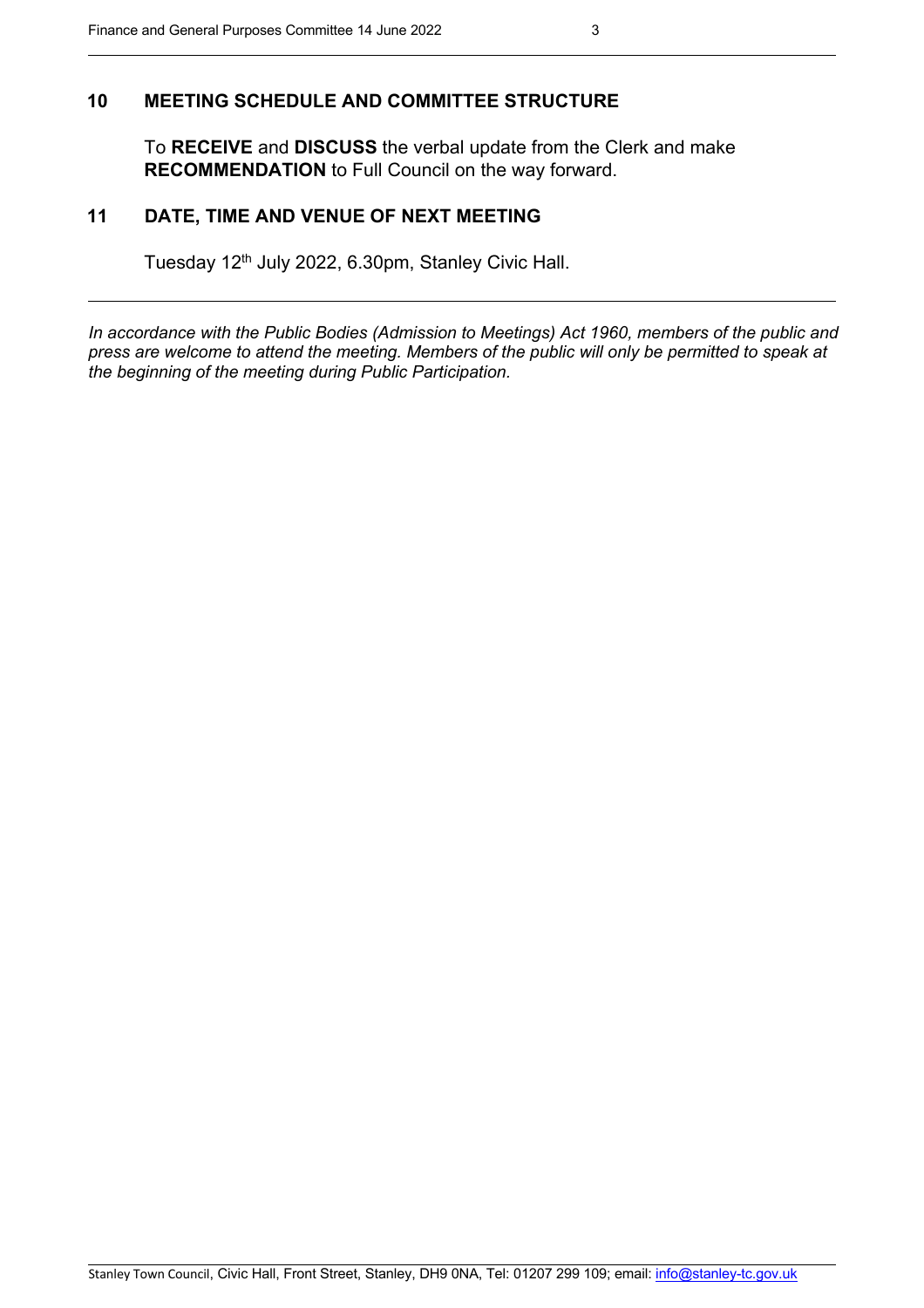1

#### **MINUTES** of the **FINANCE AND GENERAL PURPOSES MEETING of STANLEY TOWN COUNCIL** held at **Stanley Civic Hall** on **Tuesday 10th May 2022** at **6.30pm**

| <b>PRESENT:</b> G Binney* |         | H Clark   | A Clegg ∞ | A Hanson §  |
|---------------------------|---------|-----------|-----------|-------------|
|                           | D Tully | J McMahon | L Ferry   | J Nicholson |
|                           | J Kane  |           |           |             |

\*Chairman § Vice-Chairperson ∞Ex-officio

**OFFICERS**: Helen Richardson (Town Clerk) Ann Barry (Finance Officer) Michelle Robertson (Events & Admin Support Officer) Peter Burns (Facilities & Events Officer

Cllr Binney welcomed everyone to the meeting and confirmed the meeting was being recorded and will be downloaded to YouTube for a period of at least 6 months.

#### **267 APOLOGIES FOR ABSENCE**

Apologies for absence were received from Cllr O Milburn and Cllr. S McMahon.

Cllr. A Jones was absent.

#### **268 DECLARATIONS OF INTEREST**

No declarations of interest were received.

#### **269 PROCEDURAL AND APPROPRIATE ANNOUNCEMENTS FROM THE CHAIR**

No announcements from the Chair.

The Town Clerk requested the committee accept an apology for the error in the presented Agenda for 10<sup>th</sup> May 2022 meeting. First paragraph has the incorrect date. The correct Agenda was however posted to the website and in external notice boards.

The Town Clerk requested Councilor's be aware ATTACHMENT E – Reserves has been removed from the agenda and will be discussed at the building review workshop on 11<sup>th</sup> May 2022.

The Town Clerk would like to clarify how the £192,646 year end, which is a significant surplus as a result of the Town Clerk resignation, which led to the lack of action on progressing items which would normally have incurred costs.

£60k - Civic Hall Project & Maintenance Budget. £35.5k – Regeneration; in relation to the Stanley Master Plan. £28k - Money Advice Service £10k - across several Civic Hall nominal codes. £30k - in relation grants. £30k - Ticket Sales income underbudgeted due to COVID-19.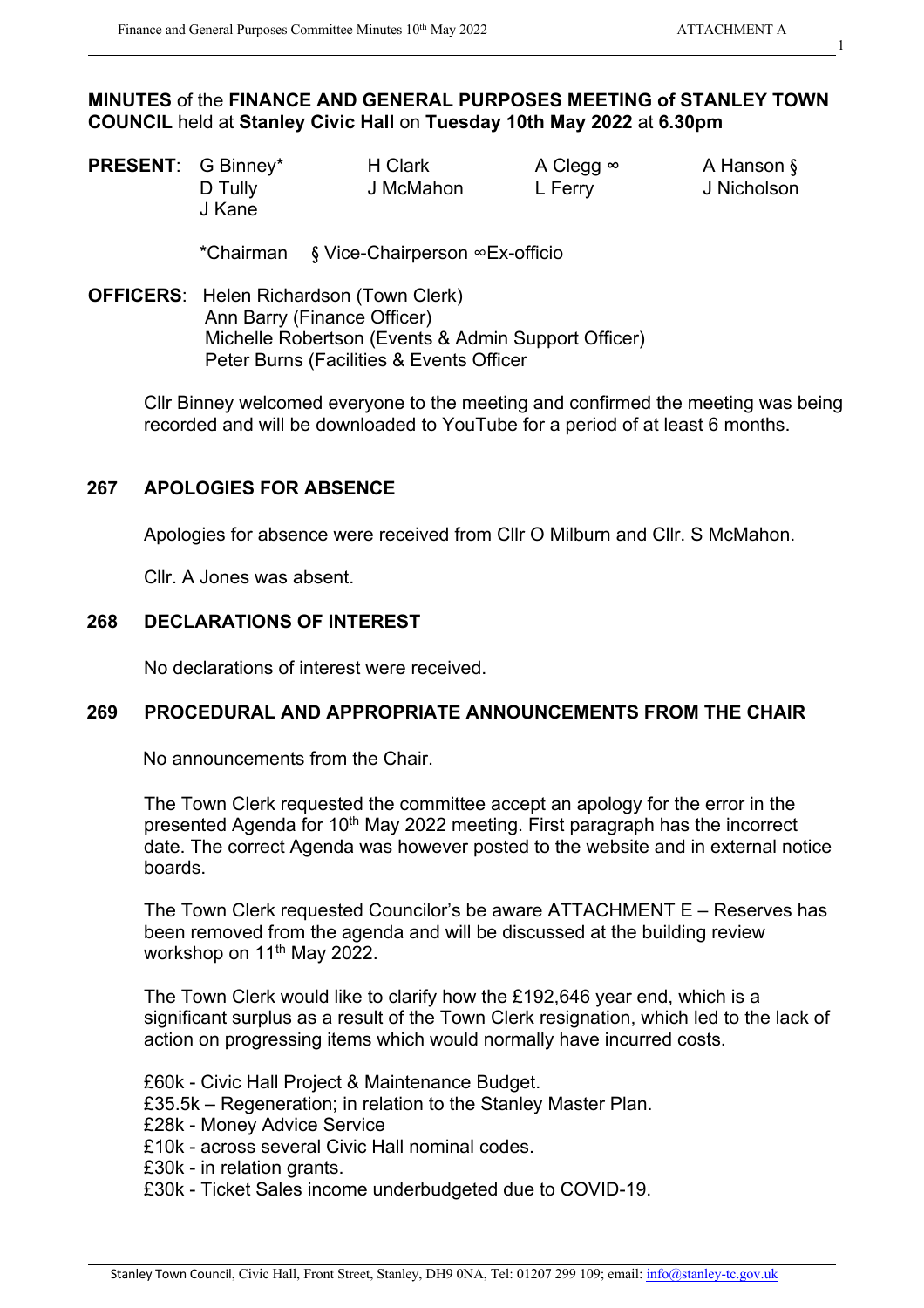## **270 PUBLIC PARTICIPATION**

No members of the public were present, and no questions had been received in advance.

## **271 CONFIRMATION OF MINUTES**

Cllr. J Nicholson pointed out, for clarity, an inaccuracy in the minutes of Finance & General Purpose meeting which took place 12<sup>th</sup> April 2022.

Point 251 notes - "Cllr J Nicholson would be happy for each counsellor to have a funding pot of £1K each for their Ward and the rest go back into County Durham Community Foundation."

Agreed that the minutes would be updated to reflect the accurate statement, as below.

"Cllr J Nicholson suggested she would be happy for each councillor to have £1000k each, 20 councillors would be £20k which would not be difficult for the council to manage. The surplus of £30k would then go back to Stanley Town Council Funds, which would be the beginning of a maintenance budget".

It was proposed by Cllr. A Clegg, seconded by Cllr. L Ferry & **RESOLVED** that the minutes from the Finance and General Purposes Committee meeting held on 12<sup>th</sup> April 2022 be **APPROVED** and signed as a correct record.

## **272 ACCOUNTS FOR PAYMENT & BANK RECONCILIATION**

Cllr. H Clark queried how we reconcile the bank account monthly, as cannot follow the movements.

Finance Officer explained how to examine the reports, what information the Councillors should be looking at and where this can be found.

Cllr. H Clerk responded querying if this information is available online to view and for more clarity.

The Town Clerk suggests that the transactional information be redacted going forward, so this does not distract from the essential information.

The Chair suggest a short statement is added so councillors and public understand what they are looking at.

It was proposed by Cllr A Hanson, seconded by Cllr. A Clegg and **RESOLVED** that the committee **APPROVES** the payment of accounts for March 2022 and **NOTES** the bank reconciliation for March 2022.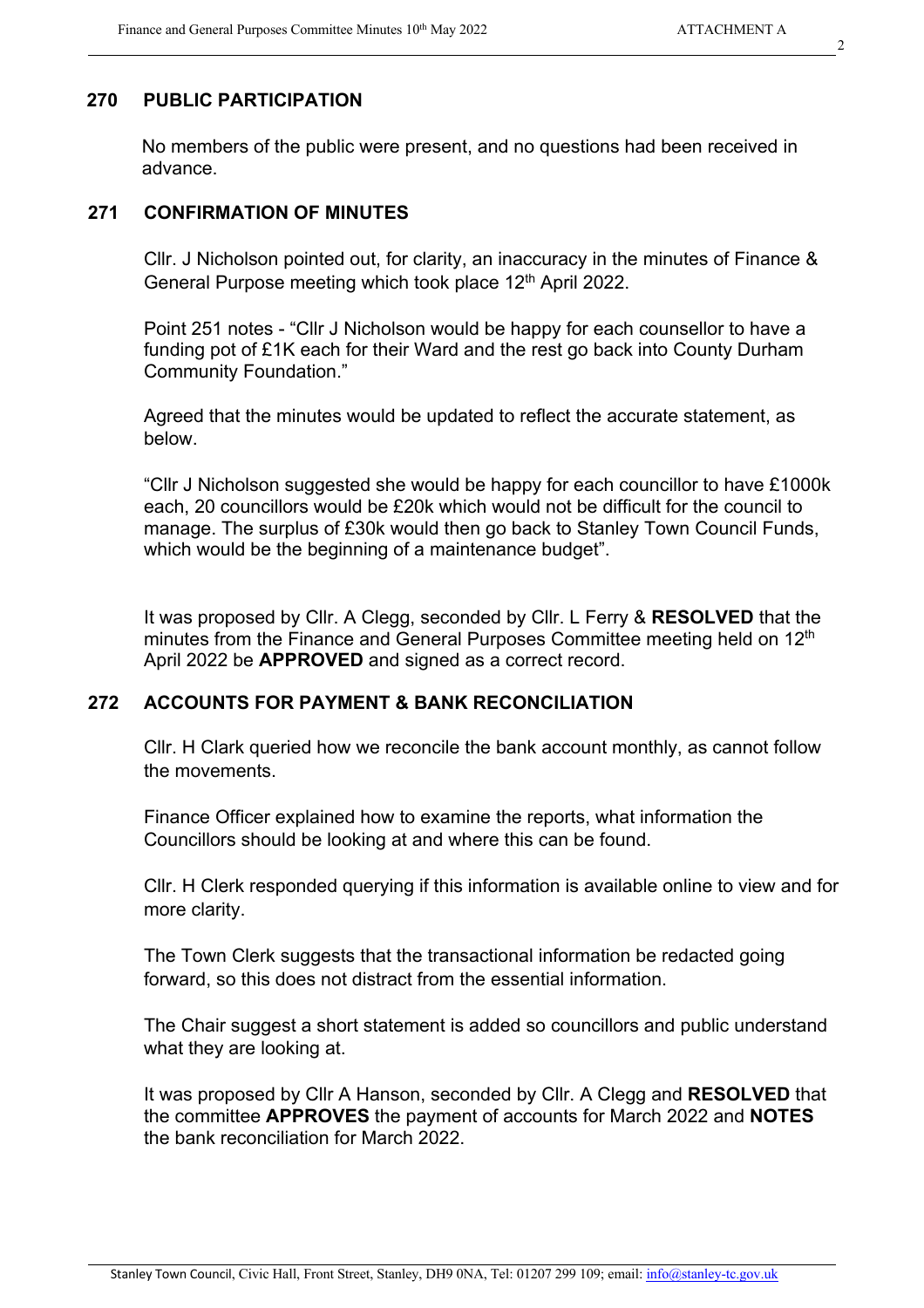## **273 ACTION LOG**

The Town Clerk explained an Action Log had been created to track actions discussed at both Finance & General Purpose and Full Council meetings going forward, giving a full explanation how this is expected to be implemented.

There are currently two action points on the log.

- 1. Discussion with Durham Police regarding the two Police Vans. **UPDATE** - this is still ongoing, the Town Clerk has been speaking to the accountant for the Police and Crime Commissioner, they are looking into either funding it or making it possible to remain as it is now, if this was the case, Stanley Town Council would not need to provide further funding for the current vans. The Police and Crime Commissioner is looking to see if there were any grants to support this and find a way forward for the satisfaction of both parties.
- 2. In relation to the actions regarding the Stanley Community Fund, the Town Clerk confirmed a representative had been asked to come to a meeting following their report and further request for funding. This had not happened, and Councilors had been asked to forward any questions that they had to the Clerk who would forward them to the Fund for response, this had happened but given the further funding request, Councilors wished for a representative to attend. The Town Clerk confirmed she would go back to the Fund and ask for their attendance at Full Council in June.

The discussion was **NOTED**.

## **274 EXCLUSION OF PRESS AND PUBLIC**

Streaming and recording of the meeting stopped at this point.

## **275 INSURANCE UPDATE**

Committee is requested to **NOTE** the report.

## **276 DATE, TIME, AND VENUE OF NEXT MEETING**

Tuesday 14th June 2022, 6.30pm, Stanley Civic Hall.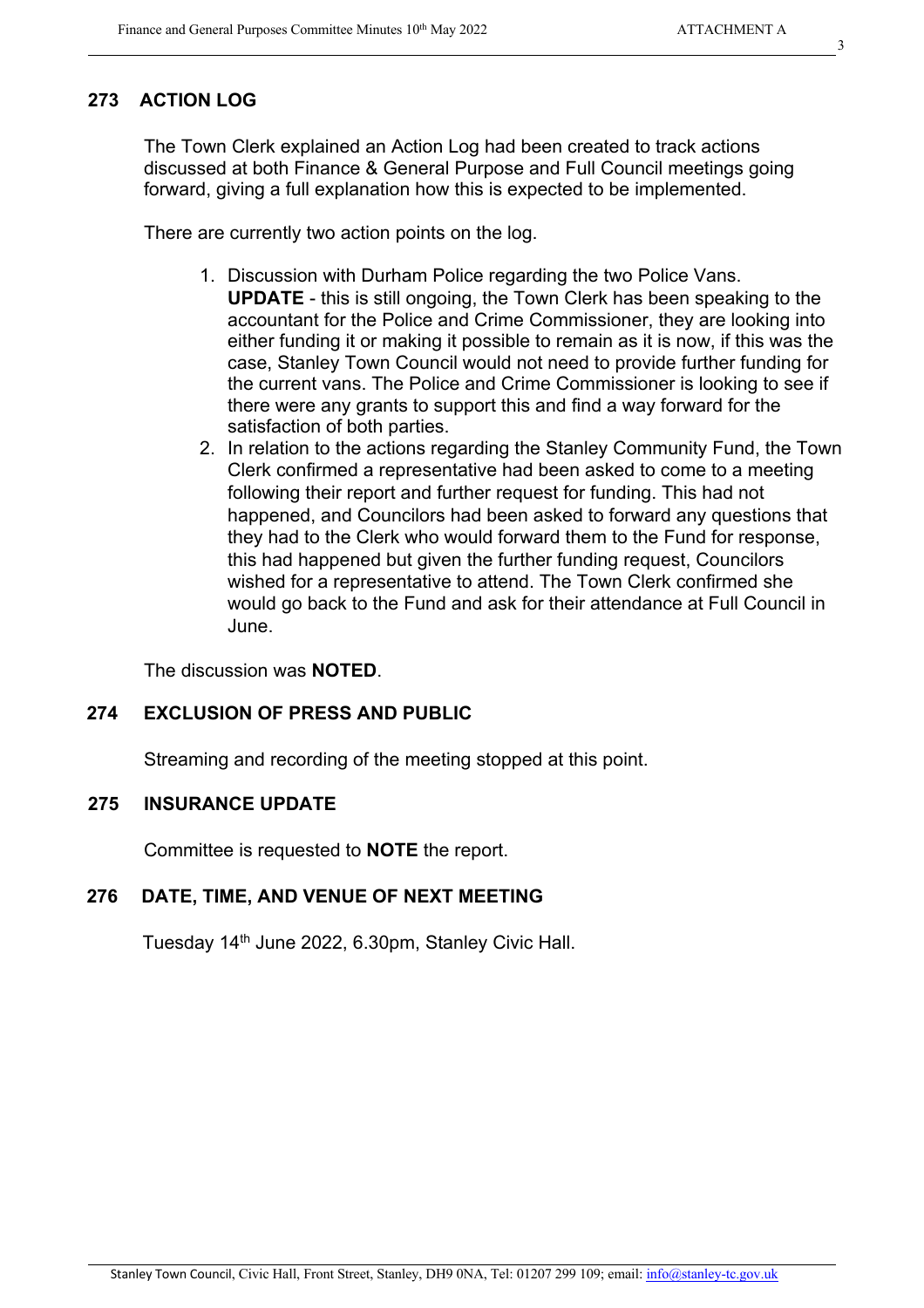| <b>Invoice Date</b>                 | <b>Centre</b> | A/C  | <b>Invoice Number</b> | <b>Ref No</b> | <b>Supplier A/c Name</b> | <b>Amount</b> | <b>Analysis Description</b>           |
|-------------------------------------|---------------|------|-----------------------|---------------|--------------------------|---------------|---------------------------------------|
|                                     |               |      |                       |               |                          |               |                                       |
| <b>Stanley Town Council (101)</b>   |               |      |                       |               |                          |               |                                       |
| 30/04/2022                          | 101           | 4000 | 30619053              | 5447          | <b>BROOK STREET</b>      |               | 741.69 30.03.2022 Agency SP           |
| 30/04/2022                          | 101           | 4000 | 30643251              | 5451          | <b>BROOK STREET</b>      |               | 685.87   13.04.2022 Agency MR         |
| 30/04/2022                          | 101           | 4000 | 30631150              | 5452          | <b>BROOK STREET</b>      |               | 685.87 06.04.2022 Agency MR           |
| 30/04/2022                          | 101           | 4000 | 30631149              | 5454          | <b>BROOK STREET</b>      |               | 566.99 06.04.2022 Agency SP           |
| <b>Office Accommodation (105)</b>   |               |      |                       |               |                          |               |                                       |
| 30/04/2022                          | 105           | 4061 | 4082                  | 5444          | SNOWDON                  |               | 250.00 March 22 Rent                  |
| <b>Administration (110)</b>         |               |      |                       |               |                          |               |                                       |
| 01/04/2022                          | 110           | 4124 | INV-GB-               | 5414          | <b>AMAZON</b>            |               | 11.66 IT Equipment                    |
| 01/04/2022                          | 110           | 4111 | <b>STTC 2/21</b>      | 5424          | <b>GORDAN FLETCHER</b>   | 480.00        | Internal Audit                        |
| 30/04/2022                          | 110           | 4106 | 0-277518              | 5455          | LOYVERSE                 |               | 20.00 April 22 Till Subscription      |
| 30/04/2022                          | 110           | 4123 | 233362                | 5456          | <b>ASPIRE</b>            |               | 884.59 March 22 Tele/IT Charges       |
| 30/04/2022                          | 110           | 4105 | 268932                | 5471          | <b>DOCUMENTSOLUTIONS</b> |               | 42.23 April 22 Photocopies            |
| 30/04/2022                          | 110           | 4999 | 04/04/2022            | 5475          | <b>BARCLAYS</b>          |               | 36.03 April 22 E-Payment Charges      |
| 30/04/2022                          | 110           | 4999 | 4042022               | 5476          | <b>BARCLAYS</b>          |               | 10.10 April 22 Mixed Payments Charges |
| Publicity (115)                     |               |      |                       |               |                          |               |                                       |
| 01/04/2022                          | 115           | 4205 | 2487                  | 5427          | <b>JAK</b>               |               | 160.00 April I&A Advert               |
| Democracy (200)                     |               |      |                       |               |                          |               |                                       |
| 30/04/2022                          | 200           | 4803 | 22042022              | 5445          | <b>SEDGEFIELD</b>        |               | 10.00 22.04.2022 Charity Evening      |
| 30/04/2022                          | 200           | 4803 | <b>QUINNS CHARITY</b> | 5481          | <b>BARNARD</b>           |               | 50.00 Quinns Retreat                  |
| Services (300)                      |               |      |                       |               |                          |               |                                       |
|                                     |               |      |                       |               |                          |               |                                       |
| Pact House (305)                    |               |      |                       |               |                          |               |                                       |
|                                     |               |      |                       |               |                          |               |                                       |
| AP Community Room (307)             |               |      |                       |               |                          |               |                                       |
| 01/04/2022                          | 307           | 4053 | 16846948              | 5434          | CORONA                   |               | 69.19 March 22 Gas AP Hut             |
| 30/04/2022                          | 307           | 4050 | 08/04/2022            | 5466          | <b>DCCRB</b>             |               | 860.80 April 22 Business Rates        |
| 30/04/2022                          | 307           | 4052 | IN0001256166          | 5468          | <b>CORONA</b>            |               | 18.40 March 22 AP Hut Electric        |
| 30/04/2022                          | 307           | 4050 | 08/04/2022            | 5470          | <b>DURHAMDD</b>          |               | 860.80 April 22 Business Rates        |
| <b>Warden Service (310)</b>         |               |      |                       |               |                          |               |                                       |
| 30/04/2022                          | 310           | 4116 | 252925482             | 5457          | <b>DURHAMDD</b>          |               | 6,385.00 April 22 Warden Service      |
| <b>Events (320)</b>                 |               |      |                       |               |                          |               |                                       |
| 30/04/2022                          | 320           | 4439 | IN0001256165          | 5469          | CORONA                   |               | 13.43 March 22 Xmas Kiosk Electric    |
| <b>Environmental Services (350)</b> |               |      |                       |               |                          |               |                                       |
| 01/04/2022                          | 350           | 4009 | 187286                | 5419          | <b>GUSTHARTS</b>         |               | 930.96 Maintenance and Clothing       |
| 01/04/2022                          | 350           | 4134 | 252925565             | 5428          | <b>DCCRB</b>             |               | 1,077.38 Winter Bedding               |
| 01/04/2022                          | 350           | 4131 | E2015141560           | 5431          | <b>ALLSTAR</b>           |               | 75.88   March 22 Fuel                 |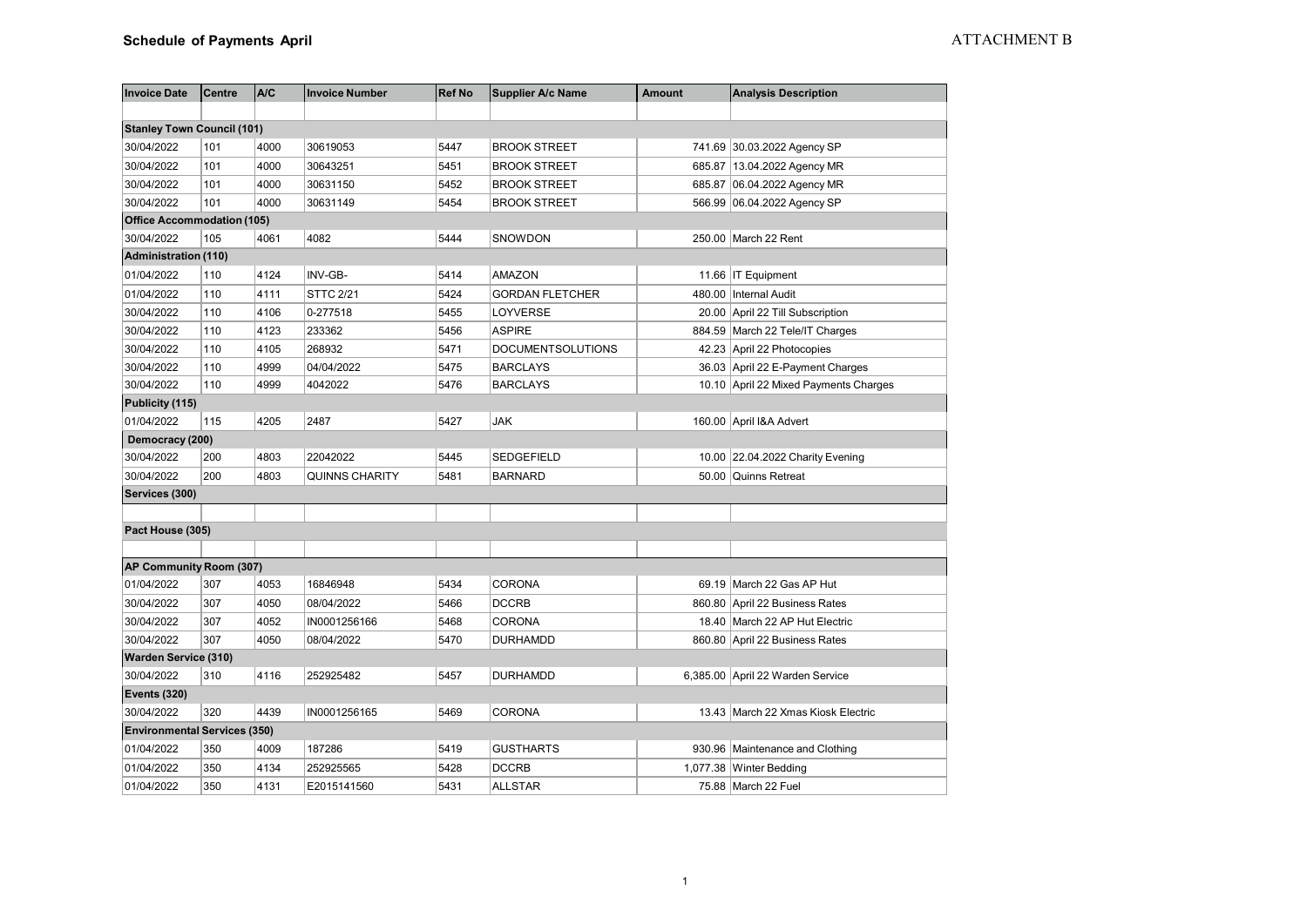| <b>Invoice Date</b>        | <b>Centre</b> | A/C  | <b>Invoice Number</b> | <b>Ref No</b> | <b>Supplier A/c Name</b> | <b>Amount</b> | <b>Analysis Description</b>           |
|----------------------------|---------------|------|-----------------------|---------------|--------------------------|---------------|---------------------------------------|
| 01/04/2022                 | 350           | 4130 | 674214                | 5433          | <b>DAWSONGRP</b>         |               | 465.93 March 22 Van Hire              |
| 30/04/2022                 | 350           | 4066 | 184448                | 5467          | <b>GUSTHARTS</b>         |               | 484.47 Maintenance Equipment          |
| 30/04/2022                 | 350           | 4065 | 184448                | 5467          | <b>GUSTHARTS</b>         |               | 484.47 Maintenance Equipment          |
| <b>Grant Funding (400)</b> |               |      |                       |               |                          |               |                                       |
|                            |               |      |                       |               |                          |               |                                       |
| (450)                      |               |      |                       |               |                          |               |                                       |
| 30/04/2022                 | 450           | 4000 | 30619054              | 5446          | <b>BROOK STREET</b>      |               | 773.34 30.03.2022 Agency MR           |
| 30/04/2022                 | 450           | 4000 | 30643250              | 5453          | <b>BROOK STREET</b>      |               | 667.58 13.04.2022 Agency SP           |
| Civic Hall (500)           |               |      |                       |               |                          |               |                                       |
| 01/03/2022                 | 500           | 4056 | 49287501              | 5407          | <b>ADT</b>               |               | 1,380.55 Alarm Maintenance            |
| 01/03/2022                 | 500           | 4056 | 49282584              | 5408          | <b>ADT</b>               |               | 378.45 Alarm Maintenance              |
| 01/04/2022                 | 500           | 4065 | 44898                 | 5411          | <b>AMAZON</b>            |               | 24.84 Maintenance Equipment           |
| 01/04/2022                 | 500           | 4066 | GB21JFMF4AEUI         | 5412          | <b>AMAZON</b>            |               | 20.82 Maintenance Equipment           |
| 01/04/2022                 | 500           | 4073 | 17582                 | 5416          | <b>AMAZON</b>            |               | 4.81 Health and Safety                |
| 01/04/2022                 | 500           | 4073 | 7648                  | 5417          | <b>AMAZON</b>            |               | 3.82 Health and Safety                |
| 01/04/2022                 | 500           | 4009 | 10615                 | 5425          | JG                       |               | 244.69 Clothing - Civic Hall          |
| 01/04/2022                 | 500           | 4069 | 252925680             | 5426          | <b>DCCRB</b>             |               | 258.55 01.04.22-31.03.23 Pest Control |
| 01/04/2022                 | 500           | 4998 | 199604332             | 5435          | WORLDPAY                 |               | 67.65 March 22 Worldpay               |
| 01/04/2022                 | 500           | 4998 | 199751994             | 5436          | WORLDPAY                 |               | 39.03 March 22 Worldpay               |
| 01/04/2022                 | 500           | 4998 | 199770839             | 5437          | WORLDPAY                 |               | 10.95 March 22 Worldpay               |
| 01/04/2022                 | 500           | 4052 | 262672811/22          | 5439          | <b>TOTALGAS</b>          |               | 951.62 March 22 Electricity           |
| 30/04/2022                 | 500           | 4650 | STC-2022-1            | 5442          | <b>REECE SIBBALD</b>     |               | 20,000.00 June 22 Pantomine W-OZ      |
| 30/04/2022                 | 500           | 4425 | 30032022              | 5443          | <b>TACAIN</b>            |               | 330.00 30.03.2022 Tech Support VOVGC  |
| 30/04/2022                 | 500           | 4425 | 14032022              | 5448          | <b>TACAIN</b>            |               | 570.00 14.03.2022 Tech Support DASDF  |
| 30/04/2022                 | 500           | 4650 | GB225ZV0SAEUI         | 5449          | <b>AMAZON</b>            |               | 24.96 April 22 Films                  |
| 30/04/2022                 | 500           | 4650 | GB225OZAEUI           | 5450          | AMAZON                   |               | 5.82 April 22 Cinema Films            |
| 30/04/2022                 | 500           | 4009 | 4042022               | 5458          | JG                       |               | 244.69 Clothing - Civic Hal           |
| 30/04/2022                 | 500           | 4066 | 8756394               | 5460          | VIKING R                 |               | 258.32 Tools and equipment            |
| 30/04/2022                 | 500           | 4059 | 1211                  | 5461          | <b>A1 LAUNDRIES</b>      |               | 242.95 Laundry                        |
| 30/04/2022                 | 500           | 4700 | <b>VOV095</b>         | 5465          | <b>VOVGC</b>             |               | 931.33 Voices of Virtue Gospel Choir  |
| 30/04/2022                 | 500           | 4105 | 268932                | 5471          | <b>DOCUMENTSOLUTIONS</b> |               | 118.50 April 22 Photocopies           |
| 30/04/2022                 | 500           | 4065 | 27042022              | 5473          | <b>TOOL STATION</b>      |               | 10.22 Repairs and Maintenance         |
| 30/04/2022                 | 500           | 4106 | 22/23                 | 5474          | CDALC                    |               | 2,407.00 22/23 CDALC                  |
| 30/04/2022                 | 500           | 4106 | 22/23                 | 5474          | CDALC                    |               | 1,802.84 22/23 NDALC                  |
| 30/04/2022                 | 500           | 4077 | 20220331              | 5478          | <b>DCCRB</b>             |               | 23.00 Premises Liscence               |
| 30/04/2022                 | 500           | 4700 | VOVGC                 | 5479          | VOVGC                    |               | 2,053.33 Voices of Virtue             |
| 30/04/2022                 | 500           | 4700 | VOVGC1                | 5480          | VOVGC                    |               | 8.71 Voices of Virtue                 |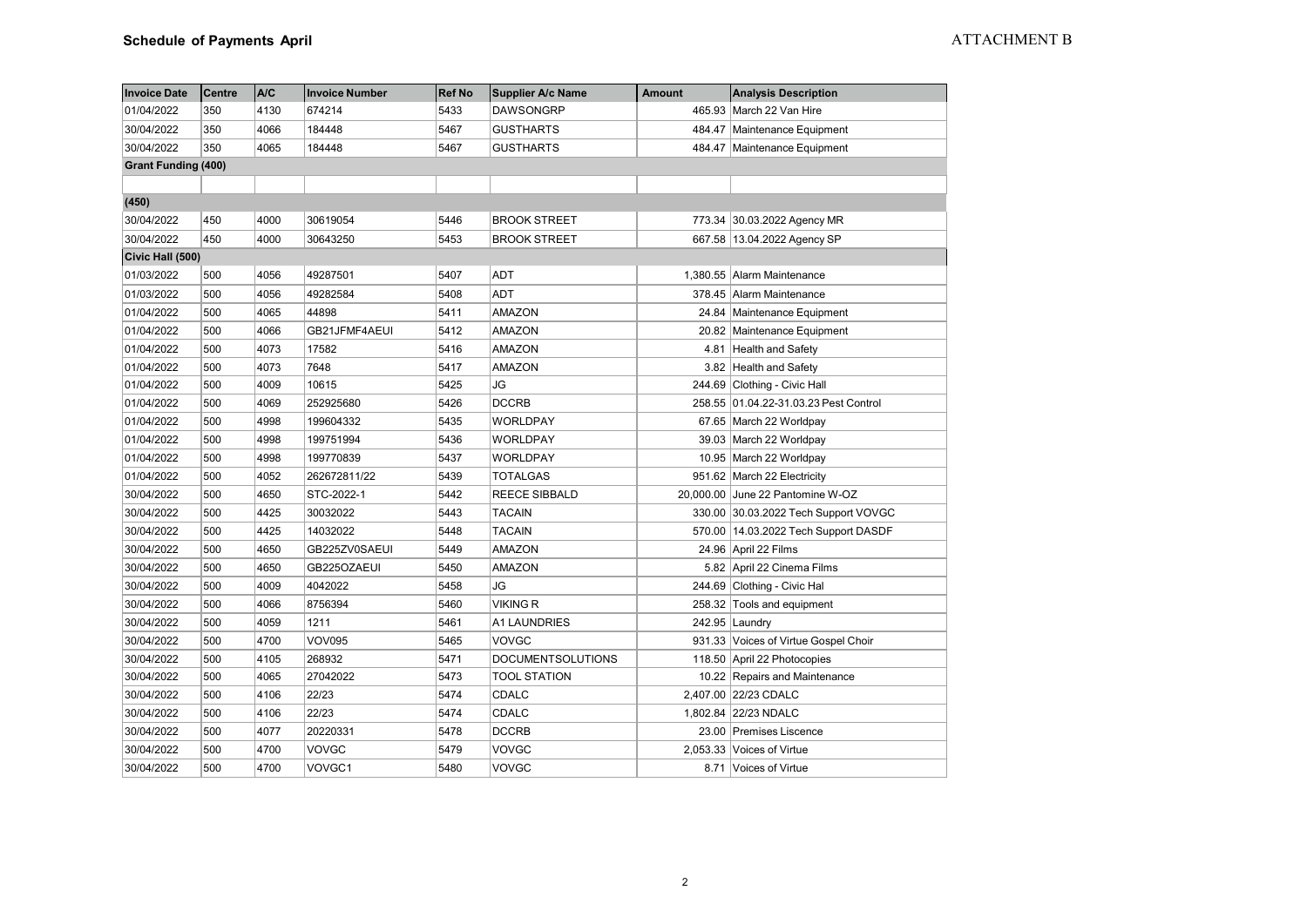| <b>Invoice Date</b>                  | Centre | <b>A/C</b> | <b>Invoice Number</b> | <b>Ref No</b> | <b>Supplier A/c Name</b>      | Amount   | <b>Analysis Description</b>             |
|--------------------------------------|--------|------------|-----------------------|---------------|-------------------------------|----------|-----------------------------------------|
| Civic Hall Bar (510)                 |        |            |                       |               |                               |          |                                         |
| 01/04/2022                           | 510    | 4601       | INV-GB-               | 5409          | <b>AMAZON</b>                 |          | 44.94 Bar Sundries                      |
| 01/04/2022                           | 510    | 4601       | INV-GB-               | 5410          | <b>AMAZON</b>                 |          | 43.92 Bar Sundries                      |
| 01/04/2022                           | 510    | 4601       | 5938                  | 5413          | <b>AMAZON</b>                 |          | 17.13 Bar Sundries                      |
| 01/04/2022                           | 510    | 4600       | 600063746             | 5418          | <b>SAMEDAYBEERS</b>           |          | 1.207.30 Bar Stock                      |
| 01/04/2022                           | 510    | 4600       | 600063969             | 5429          | <b>SAMEDAYBEERS</b>           |          | 534.31 Bar Stock                        |
| 30/04/2022                           | 510    | 4603       | 3067501626            | 5463          | <b>BOC</b>                    |          | 10.35 March 22 BOC Charges              |
| Loan Charges (520)                   |        |            |                       |               |                               |          |                                         |
| 30/04/2022                           | 520    | 4997       | 4042022               | 5477          | <b>PWLB</b>                   |          | 10,790.58 April 22 PW507201             |
|                                      |        |            |                       |               |                               |          | 62,868.64 Monthly Expenditure Sub Total |
|                                      |        |            |                       |               |                               |          |                                         |
| <b>Payroll March 2022 Deductions</b> |        |            |                       |               |                               |          |                                         |
|                                      | 4000   | 101        |                       |               | <b>STC</b>                    | 8,924.21 |                                         |
|                                      | 4000   | 450        |                       |               | Civic Hall                    | 1,806.25 |                                         |
|                                      | 4005   | 500        |                       |               | <b>Casual Staff</b>           | 18.60    |                                         |
|                                      | 4000   | 350        |                       |               | <b>Environmental Services</b> | 4,197.92 |                                         |
|                                      |        |            |                       |               |                               |          |                                         |
| Payroll April 2022                   |        |            |                       |               |                               |          |                                         |
|                                      | 4000   | 101        |                       |               | <b>STC</b>                    | 5,417.58 |                                         |
|                                      | 4000   | 450        |                       |               | Civic Hall                    | 5,487.19 |                                         |
|                                      | 4005   | 500        |                       |               | <b>Casual Staff</b>           | 594.42   |                                         |
|                                      | 4000   | 350        |                       |               | <b>Environmental Services</b> | 4,731.96 |                                         |
|                                      |        |            |                       |               |                               |          |                                         |
|                                      |        |            |                       |               | <b>SUBTOTAL</b>               |          | 31,140.93 Monthly Payroll Total         |
|                                      |        |            |                       |               |                               |          |                                         |
|                                      |        |            |                       |               | <b>TOTAL</b>                  |          | 94,009.57 Overall Monthly expenditure   |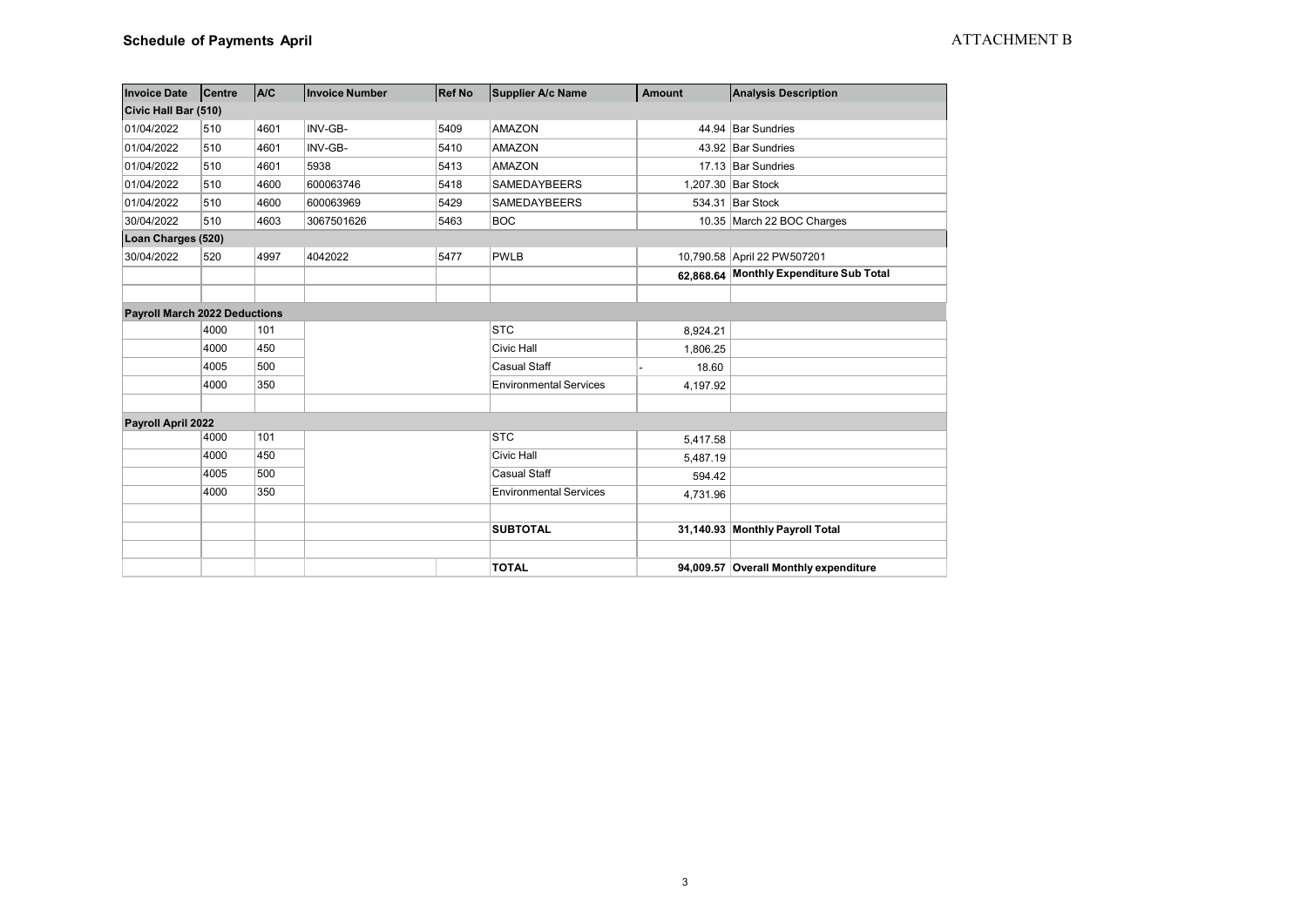| <b>Centre</b>                       | £ Amount   | <b>Transaction Detail</b>                       |
|-------------------------------------|------------|-------------------------------------------------|
|                                     |            |                                                 |
| Invoices Paid (Civic Hall) (100)    |            |                                                 |
| 100                                 |            | 1,680.00 Stanley Deaf Club                      |
| 100                                 |            | 70.00 Stanley Deaf Club                         |
| 100                                 | 110.00 U3A |                                                 |
| 100                                 |            | 50.00 Durham County Council                     |
| 100                                 |            | 2,580.25 Durham and Sunderland One Act Festival |
| 100                                 |            | 1,122.00 Voices of Virtue Gospel Choir          |
| <b>Administration (110)</b>         |            |                                                 |
| 110                                 |            | 6.89 April 22 Loyalty Reward                    |
| 110                                 |            | 0.53 April 22 Loyalty Reward                    |
| Precept (111)                       |            |                                                 |
| 111                                 |            | 409,406.50 Precept 2022/23                      |
| 111                                 |            | 54,067.50 Precept 2022/23                       |
| AP Community Room (307)             |            |                                                 |
|                                     |            |                                                 |
| <b>Environmental Services (350)</b> |            |                                                 |
|                                     |            |                                                 |
| (450)                               |            |                                                 |
| 450                                 |            | 2,443.53 DCC Kickstart                          |
| Civic Hall (500)                    |            |                                                 |
| 500                                 |            | 15.00 20220422-20220426 Websales                |
| 500                                 |            | 1.67 20220422-20220426 Websales                 |
| 500                                 |            | 150.00 Change Request                           |
| 500                                 |            | 52.50 20220418-20220424 Websales                |
| 500                                 |            | 15.83 20220418-20220424 Websales                |
| 500                                 |            | 126.67 20220418-20220424 Websales               |
| 500                                 |            | 48.75 20220408-20220414 Websales                |
| 500                                 |            | 7.50 20220408-20220414 Websales                 |
| 500                                 |            | 155.83 20220408-20220414 Websales               |
| 500                                 |            | 27.50 20220415-20220421 Websales                |
| 500                                 |            | 4.17 20220415-20220421 Websales                 |
| 500                                 |            | 35.00 20220415-20220421 Websales                |
| 500                                 |            | 60.00 20220418-20220424 Card                    |
| 500                                 |            | 627.96 20220411-20220417 Card                   |
| 500                                 |            | 167.50 20220411-20220417 Card                   |
| 500                                 |            | 35.83 20220411-20220417 Card                    |
| 500                                 |            | 41.67 20220404-20220410 Card                    |
| 500                                 |            | 14.17 20220404-20220410 Cash                    |
| 500                                 |            | 9.33 20220329-20220331 Websales                 |
| 500                                 |            | 1.78 20220329-20220331 Websales                 |
| 500                                 |            | 20.00 20220329-20220331 Websales                |
| (510)                               |            |                                                 |
| 510                                 |            | 35.43 April 2022 Bar Takings                    |
| 510                                 |            | 1,956.86 20220418-20220424 Card                 |
| 510                                 |            | 2,254.46 20220411-20220417 Card                 |
| 510                                 |            | 382.17 20220411-20220417 Card                   |
| 510                                 |            | 1,411.02 20220411-20220417 Card                 |
| 510                                 |            | 142.82 20220404-20220410 Card                   |
| 510                                 |            | 104.92 20220404-20220410 Card                   |
| 510                                 |            | 293.58 20220404-20220410 Cash                   |
| 510                                 |            | 188.83 20220328-20220403 Cash                   |
| 510                                 |            | 171.29 20220328-20220403 Card                   |
| 510                                 |            | 232.78 20220328-20220403 Card                   |
| 510                                 |            | 0.06 20220404-20220410 Card adj                 |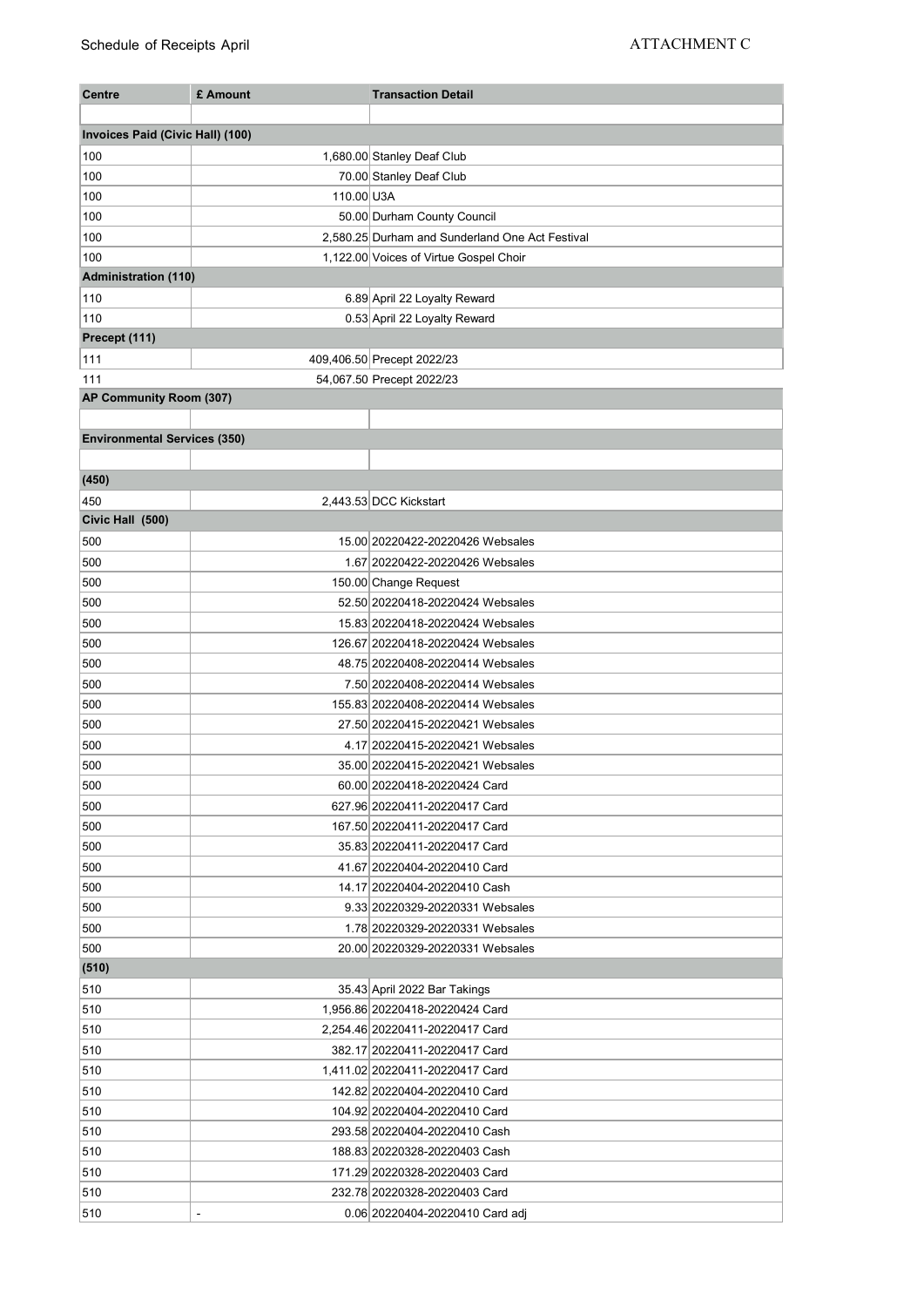| 510                             |            | 0.42 20220411-20220417 Card Adj   |  |  |  |
|---------------------------------|------------|-----------------------------------|--|--|--|
| 510                             |            | 0.08 20220411-20220417 Sum up Adj |  |  |  |
| 510                             |            | 267.25 20220321-20220327 Cash     |  |  |  |
| (530)                           |            |                                   |  |  |  |
| 530                             |            | 581.00 20220422-20220426 Websales |  |  |  |
| 530                             |            | 560.00 20220418-20220424 Websales |  |  |  |
| 530                             |            | 329.00 20220408-20220414 Websales |  |  |  |
| 530                             |            | 378.00 20220415-20220421 Websales |  |  |  |
| 530                             |            | 168.00 20220418-20220424 Card     |  |  |  |
| 530                             |            | 54.00 20220411-20220417 Card      |  |  |  |
| 530                             |            | 96.00 20220404-20220410 Card      |  |  |  |
| 530                             |            | 19.16 20220404-20220410 Card      |  |  |  |
| 530                             |            | 8.00 20220328-20220403 Cash       |  |  |  |
| 530                             |            | 206.00 20220329-20220331 Websales |  |  |  |
| 530                             |            | 52.00 20220321-20220327 Cash      |  |  |  |
| <b>Room Hire Deposits (540)</b> |            |                                   |  |  |  |
|                                 |            |                                   |  |  |  |
| <b>Total</b>                    | 483.048.87 |                                   |  |  |  |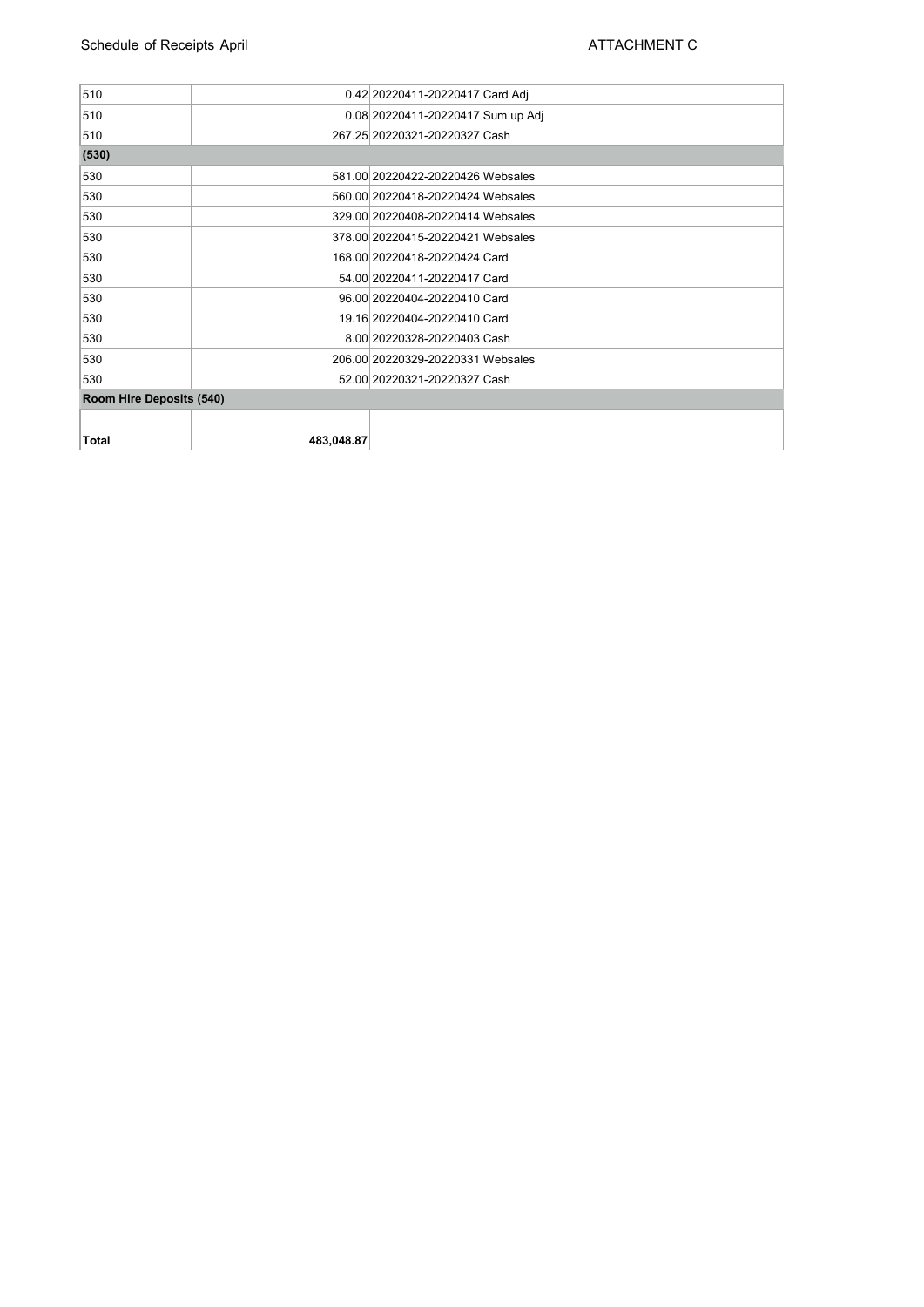Date: 21/05/2022

Time: 13:27

#### **Stanley Town Council 2022 - 23**

ATTACHMENT D

Page 1

#### **Bank Reconciliation Statement as at 30/04/2022 for Cashbook 1 - Current Bank A/c**

User: ANNB

| <b>Bank Statement Account Name (s)</b>        | <b>Statement Date</b> | Page No                            | <b>Balances</b> |
|-----------------------------------------------|-----------------------|------------------------------------|-----------------|
| mixed payments account                        | 30/04/2022            |                                    | 27,310.57       |
| Savings Account                               | 30/04/2022            |                                    | 868,525.71      |
| Current Bank Account-e account                | 30/04/2022            |                                    | 27,735.44       |
|                                               |                       |                                    | 923,571.72      |
| <b>Unpresented Cheques (Minus)</b>            |                       | Amount                             |                 |
| 30/11/2021<br>100044<br>James Michael Crowley |                       | 25.00                              |                 |
|                                               |                       |                                    | 25.00           |
|                                               |                       |                                    | 923,546.72      |
| Receipts not Banked/Cleared (Plus)            |                       |                                    |                 |
|                                               |                       | 0.00                               |                 |
|                                               |                       |                                    | 0.00            |
|                                               |                       |                                    | 923,546.72      |
|                                               |                       | <b>Balance per Cash Book is :-</b> | 923,546.72      |
|                                               |                       | Difference is :-                   | 0.00            |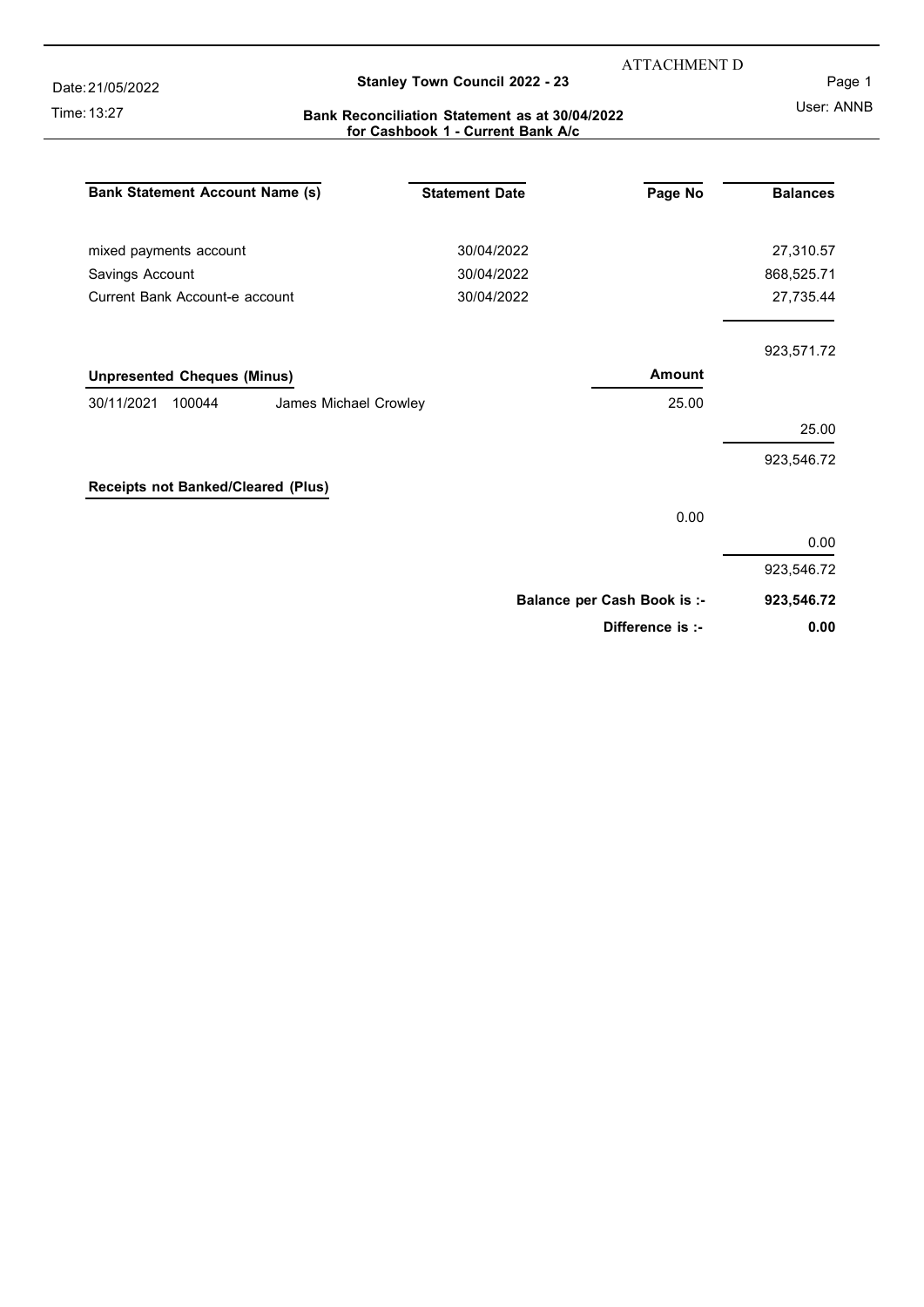#### Mixed Payments

Showing 15 transactions between 04/04/2022 and 27/04/2022 from 01/04/2022 to 30/04/2022

| Date       | <b>Description</b>                                                 | Money in | Money out | <b>Balance</b> |
|------------|--------------------------------------------------------------------|----------|-----------|----------------|
| 27/04/2022 | <b>Counter Credit</b><br>SumUp Payments Acc<br>PID147778-SUMUP BGC | £11.99   |           | £27,310.57     |

#### Savings Account

Showing 4 transactions between 05/04/2022 and 25/04/2022 from 01/04/2022 to 30/04/2022

| Date       | Description                                                   | Money in | Money out     | Balance     |
|------------|---------------------------------------------------------------|----------|---------------|-------------|
| 25/04/2022 | Funds Transfer<br>203351 43231674<br><b>BACS + PAYROLL FT</b> |          | $-£30,000.00$ | £868,525.71 |

#### E-Payments Account

| L Layments Account |  |  |  |  |  |  |  |
|--------------------|--|--|--|--|--|--|--|
| $\mathbf{z}$       |  |  |  |  |  |  |  |
|                    |  |  |  |  |  |  |  |
|                    |  |  |  |  |  |  |  |
|                    |  |  |  |  |  |  |  |
|                    |  |  |  |  |  |  |  |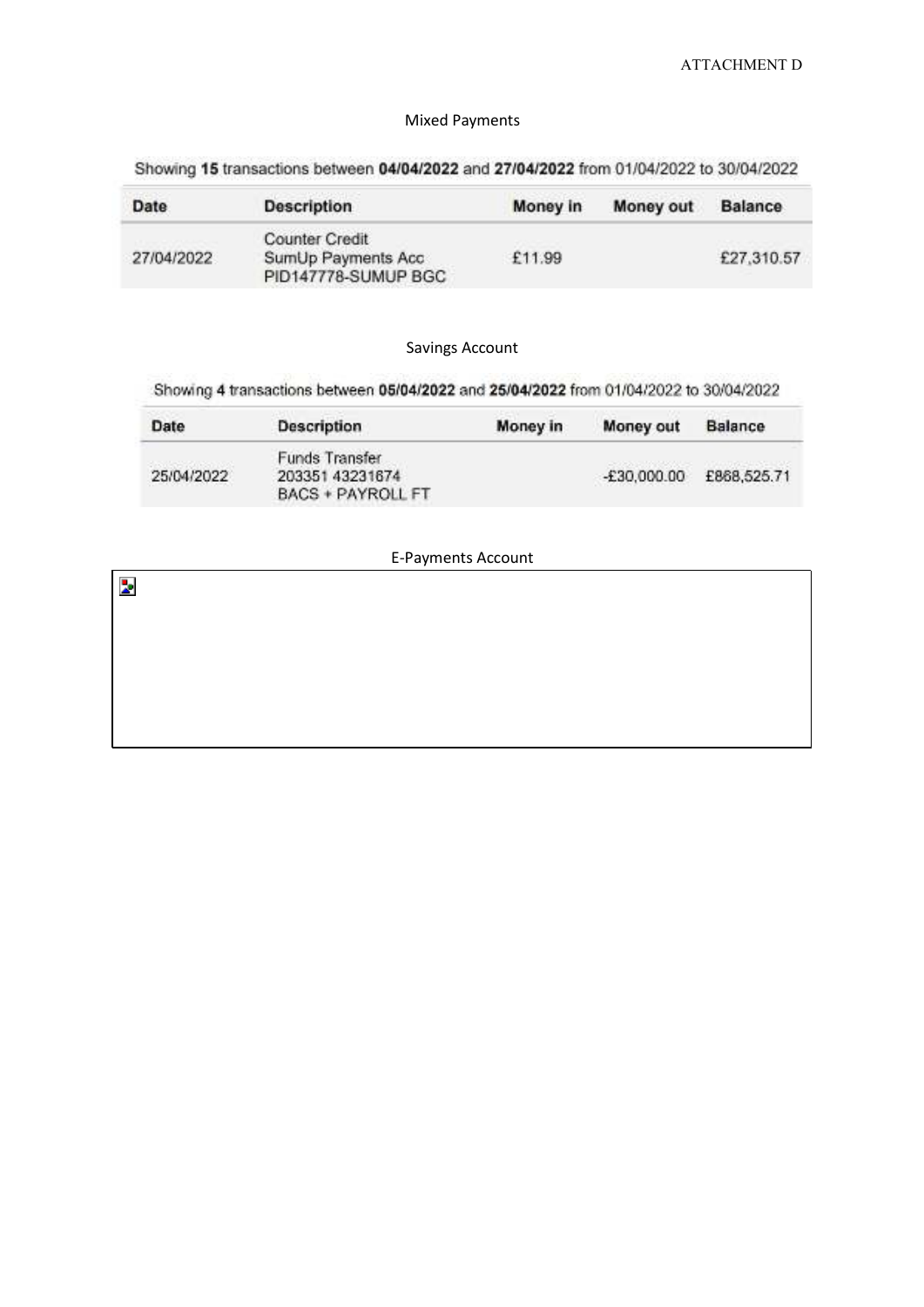#### **FULL COUNCIL ATTACHMENT E**

CLLR AGM 24/05/21 22/06/2021 27/07/2021 EX Ord 10/08/2021 EX Ord 13/09/2021 28/09/2021 26/10/2021 23/11/2021 25/01/2022 22/02/2022 22/03/2022 26/04/2022 AGM 24/05/2022 Olga Milburn apologies

| Alex Clegg<br>Christine Bell<br>Gordon Binney                                        |           |                        |                        |                                  |                     |                        | apologies              |           |                        |           | absent    | apologies              |                        |
|--------------------------------------------------------------------------------------|-----------|------------------------|------------------------|----------------------------------|---------------------|------------------------|------------------------|-----------|------------------------|-----------|-----------|------------------------|------------------------|
| <b>Helen Clark</b><br>Katy Coulson<br>Dean Fall<br>Lee Ferry<br>Carol Hampson        | apologies | apologies<br>apologies | absent                 | apologies<br>absent<br>apologies | absent              | absent<br>apologies    | apologies<br>apologies | absent    | apologies<br>absent    | apologies | apologies | apologies              | apologies<br>apologies |
| Angela Hanson<br>Alan Jones<br>James Kane<br>Micheal Martin                          | N/A       | absent<br>N/A          | N/A                    | N/A                              | N/A                 | apologies<br>N/A       | apologies<br>N/A       |           | apologies<br>apologies | apologies | absent    | apologies<br>absent    | apologies<br>absent    |
| Joe McMahon<br>Sam McMahon<br>Carl Marshall<br>Joan Nicholson<br>Jeanette Stephenson |           | apologies              |                        |                                  |                     | apologies<br>apologies | apologies<br>apologies | apologies | apologies<br>apologies | apologies |           | apologies<br>apologies |                        |
| Mary Thompson<br>David Tully<br>Mary Wilkinson                                       | apologies | apologies              | apologies<br>apologies | absent                           | apologies<br>absent | RESIGNED               | <b>RESIGNED</b>        | RESIGNED  | apologies<br>RESIGNED  | RESIGNED  | RESIGNED  | RESIGNED               |                        |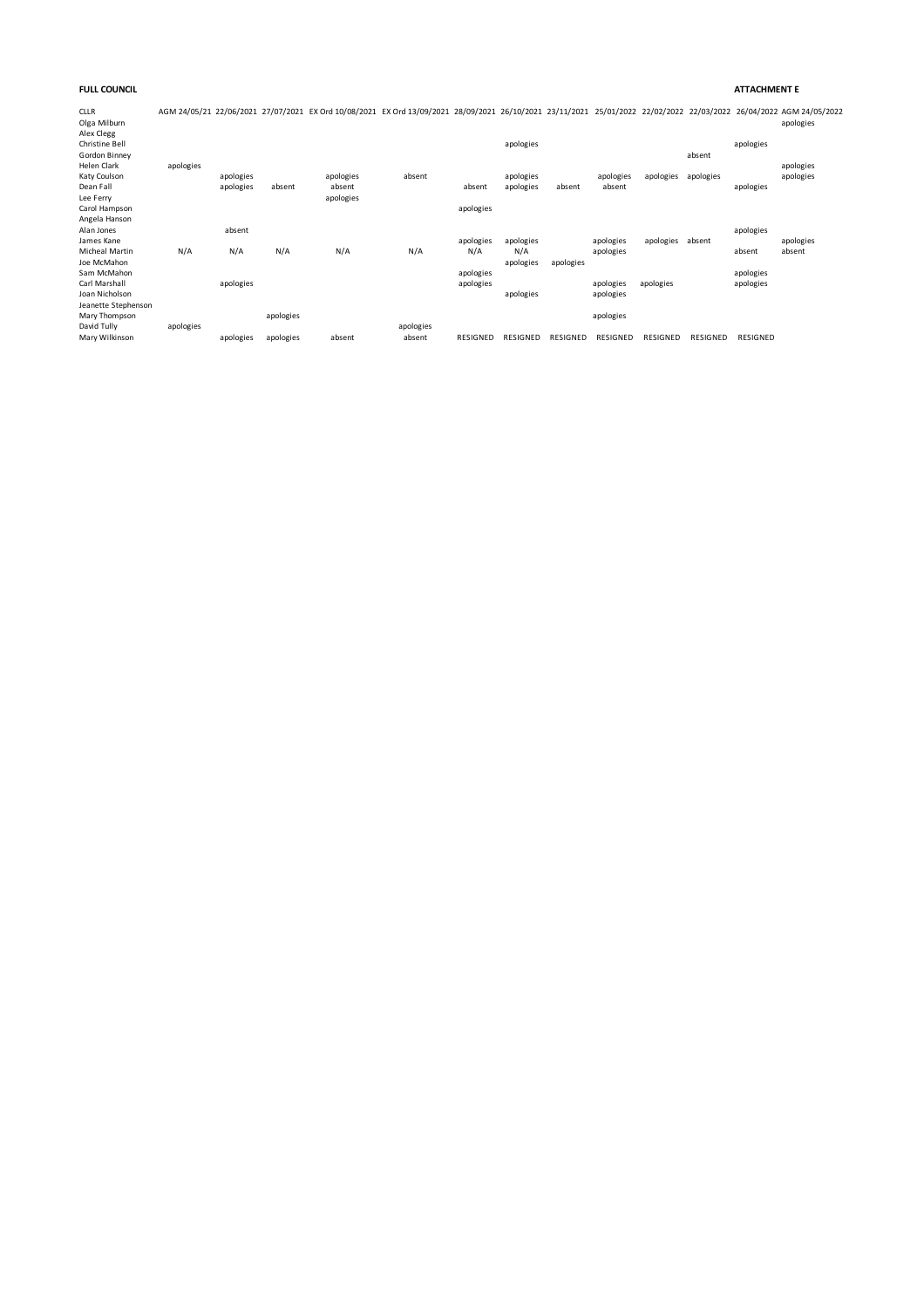#### **FINANCE & GENERAL PURPOSE COMMITTEE ATTACHMENT E**

| <b>CLLR</b>        |           |           | 08/06/2021 13/07/2021 14/09/2021 12/10/2021 09/11/2021 14/12/2021 11/01/2022 15/02/2022 08/03/2022 12/04/2022 10/05/2022 |           |           |           |        |           |           |
|--------------------|-----------|-----------|--------------------------------------------------------------------------------------------------------------------------|-----------|-----------|-----------|--------|-----------|-----------|
| Olga Milburn       |           |           | apologies                                                                                                                |           |           |           |        |           | apologies |
| Alex Clegg         |           |           |                                                                                                                          |           |           |           |        |           |           |
| Gordon Binney      |           |           |                                                                                                                          |           |           |           |        |           |           |
| <b>Helen Clark</b> | apologies |           |                                                                                                                          |           |           |           |        |           |           |
| Lee Ferry          |           |           |                                                                                                                          |           | apologies |           |        |           |           |
| Angela Hanson      |           |           |                                                                                                                          |           |           |           |        |           |           |
| Alan Jones         |           |           |                                                                                                                          |           |           |           |        | apologies | absent    |
| James Kane         |           | apologies | apologies                                                                                                                | apologies | apologies | apologies | absent | absent    |           |
| Joe McMahon        |           | apologies |                                                                                                                          |           | apologies |           |        | apologies |           |
| Sam McMahon        |           |           |                                                                                                                          |           |           |           |        |           | apologies |
| Joan Nicholson     |           |           |                                                                                                                          |           | apologies |           |        |           |           |
| David Tully        |           | apologies |                                                                                                                          |           |           |           |        |           |           |
|                    |           |           |                                                                                                                          |           |           |           |        |           |           |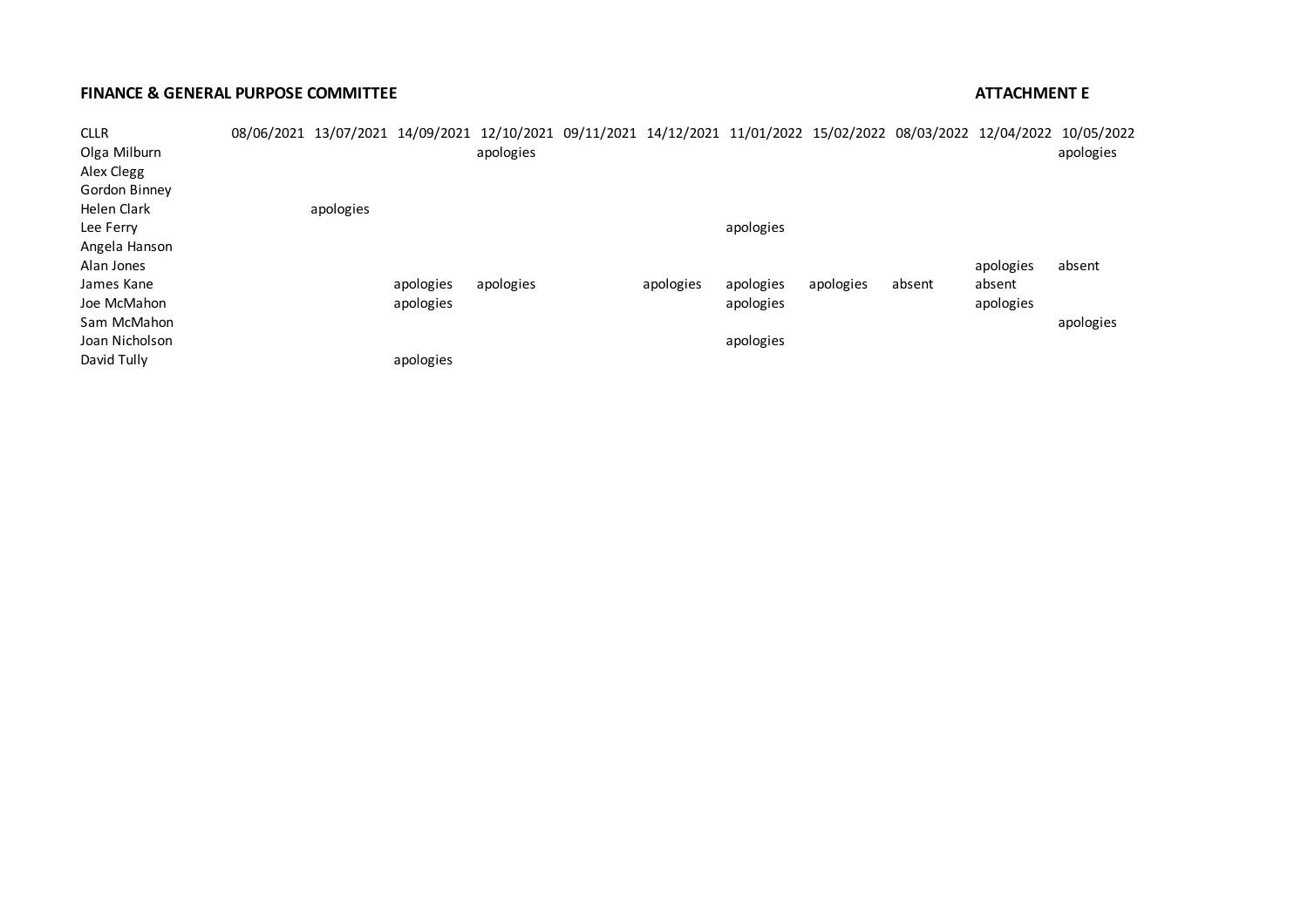#### **Event Committee ATTACHMENT E**

| <b>CILR</b>   |         | 17/06/2021 14/07/2021 15/09/2021 |           |
|---------------|---------|----------------------------------|-----------|
| Gordon Binney | Present | Present                          | Present   |
| Katy Coulson  | Present | Apologies                        | Absent    |
| Dean Fall     | Present | Absent                           | Absent    |
| Lee Ferry     | Present | Present                          | Present   |
| James Kane    | Present | Absent                           | Apologies |